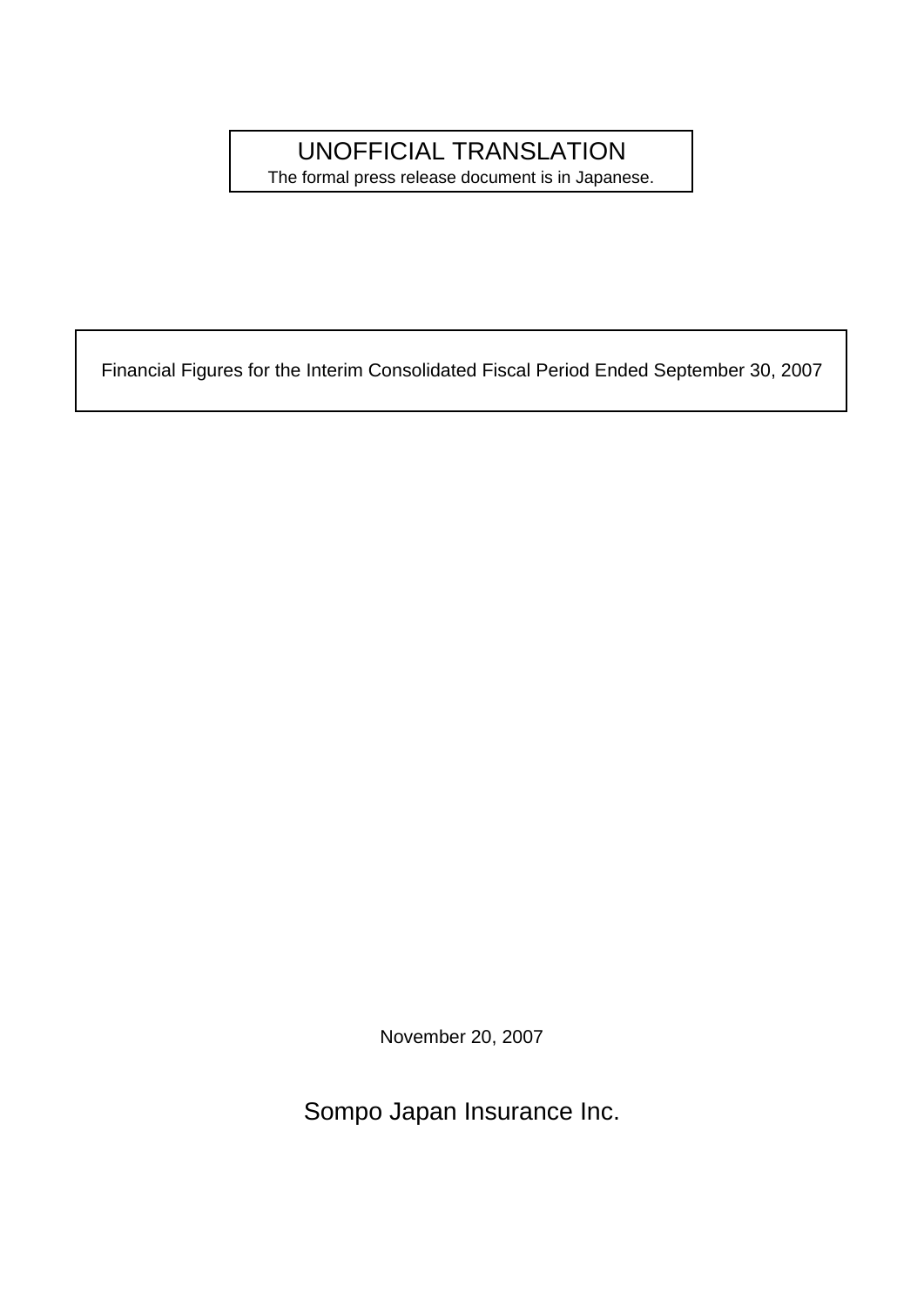## Interim Consolidated Balance Sheet

| End of previous interim<br>End of this interim<br>Books closed<br>fiscal period<br>fiscal period<br>fiscal period<br>Increase<br>(as of September 30, 2006) (as of September 30, 2007)<br>(as of March 31, 2007)<br>(decrease)<br>% of total<br>% of total<br>% of total<br>Amount<br>Amount<br>Amount<br>Item<br>Assets:<br>Cash and deposits<br>166,279<br>2.44<br>170,631<br>2.42<br>4,352<br>196,021<br>2.80<br>Call loans<br>86,000<br>1.26<br>98,100<br>1.39<br>12,100<br>69,000<br>0.99<br>Receivables under resale agreements<br>69,957<br>1.03<br>103,390<br>1.47<br>33,433<br>28,966<br>0.41<br>Monetary receivables bought<br>20,017<br>0.29<br>38,961<br>0.55<br>18,944<br>18,978<br>0.27<br>Money in trust<br>33,140<br>0.49<br>51,131<br>0.72<br>17,990<br>47,963<br>0.68<br>Securities<br>5,282,460<br>77.48<br>5,418,408<br>76.83<br>135,947<br>5,486,282<br>78.35<br>Loans<br>484,545<br>7.11<br>510,001<br>7.23<br>25,456<br>494,866<br>7.07<br>Tangible fixed assets<br>3.20<br>226,807<br>3.33<br>221,313<br>3.14<br>223,878<br>(5, 494)<br>Intangible fixed assets<br>29,423<br>0.43<br>27,342<br>0.39<br>(2,081)<br>28,340<br>0.40<br>Other assets<br>432,048<br>6.34<br>420,373<br>5.96<br>(11, 675)<br>415,642<br>5.94<br>Deferred tax assets<br>5,952<br>0.09<br>9,050<br>0.13<br>9,448<br>0.13<br>3,495<br>Allowance for possible loan losses<br>(19, 120)<br>(0.28)<br>(16, 534)<br>(0.23)<br>2,586<br>(16, 807)<br>(0.24)<br>Allowance for possible losses on investment securities<br>(4)<br>(0.00)<br>(0.00)<br>(4)<br>(0.00)<br>(4)<br><b>Total assets</b><br>7,052,563<br>7,002,180<br>6,817,508<br>100.00<br>100.00<br>235,055<br>100.00<br><b>Liabilities:</b><br>Underwriting funds:<br>71.94<br>4,968,871<br>70.45<br>64,533<br>69.86<br>4,904,337<br>4,891,683<br>723,352<br>703,424<br>698,476<br>Reserve for outstanding losses and claims<br>4,265,446<br>4,180,985<br>4,193,207<br>Underwriting reserves<br>Other liabilities<br>225,164<br>3.30<br>236,201<br>3.35<br>11,036<br>237,585<br>3.39<br>Reserve for retirement benefits<br>93,407<br>1.37<br>96,523<br>1.37<br>3,115<br>94,959<br>1.36<br>Reserve for retirement benefits to directors<br>2,439<br>0.03<br>Reserve for bonus payments<br>15,346<br>0.23<br>16,122<br>0.23<br>775<br>13,342<br>0.19<br>Reserve for price fluctuation<br>27,302<br>0.40<br>33,955<br>0.48<br>6,652<br>30,700<br>0.44<br>Deferred tax liabilities<br>217,176<br>3.19<br>242,412<br>3.44<br>25,236<br>279,165<br>3.99<br><b>Total liabilities</b><br>79.35<br>79.22<br>5,482,735<br>80.42<br>5,596,525<br>113,789<br>5,547,436<br>Net assets:<br>Shareholders' equity:<br>70,000<br>1.03<br>0.99<br>70,000<br>1.00<br>Common stock<br>70,000<br>24,230<br>0.36<br>24,233<br>0.34<br>24,229<br>0.35<br>Additional paid-in capital<br>3<br>328,448<br>4.82<br>399,011<br>5.66<br>70,562<br>362,683<br>5.18<br>Retained earnings<br>Treasury stock<br>(0.04)<br>104<br>(2,951)<br>(0.04)<br>(2,846)<br>(2,832)<br>(0.04)<br>419,727<br>6.16<br>490,398<br>6.95<br>70,670<br>454,080<br>6.48<br>Total shareholders' equity<br>Valuation and translation adjustments:<br>916,791<br>13.45<br>958,644<br>13.59<br>41,852<br>998,702<br>14.26<br>Unrealized gains on securities available for sale, net of tax<br>(2, 420)<br>(0.04)<br>6,008<br>0.09<br>8,428<br>0.02<br>Foreign currency translation adjustments<br>1,091<br>Total valuation and translation adjustments<br>914,370<br>13.41<br>964,652<br>50,281<br>999,793<br>14.28<br>13.68<br>Stock acquisition rights<br>0.00<br>0.01<br>0.00<br>467<br>315<br>315<br>152<br>Minority interests<br>522<br>0.01<br>520<br>(2)<br>554<br>0.01<br>0.01<br>Total net assets<br>1,334,773<br>19.58<br>1,456,038<br>20.65<br>121,265<br>1,454,744<br>20.78<br>100.00 |                                  | (Millions of yen) |        |           |  |         |                 |        |  |  |  |  |
|-------------------------------------------------------------------------------------------------------------------------------------------------------------------------------------------------------------------------------------------------------------------------------------------------------------------------------------------------------------------------------------------------------------------------------------------------------------------------------------------------------------------------------------------------------------------------------------------------------------------------------------------------------------------------------------------------------------------------------------------------------------------------------------------------------------------------------------------------------------------------------------------------------------------------------------------------------------------------------------------------------------------------------------------------------------------------------------------------------------------------------------------------------------------------------------------------------------------------------------------------------------------------------------------------------------------------------------------------------------------------------------------------------------------------------------------------------------------------------------------------------------------------------------------------------------------------------------------------------------------------------------------------------------------------------------------------------------------------------------------------------------------------------------------------------------------------------------------------------------------------------------------------------------------------------------------------------------------------------------------------------------------------------------------------------------------------------------------------------------------------------------------------------------------------------------------------------------------------------------------------------------------------------------------------------------------------------------------------------------------------------------------------------------------------------------------------------------------------------------------------------------------------------------------------------------------------------------------------------------------------------------------------------------------------------------------------------------------------------------------------------------------------------------------------------------------------------------------------------------------------------------------------------------------------------------------------------------------------------------------------------------------------------------------------------------------------------------------------------------------------------------------------------------------------------------------------------------------------------------------------------------------------------------------------------------------------------------------------------------------------------------------------------------------------------------------------------------------------------------------------------------------------------------------------------------------------------------------------------------------------------------------------------------------------------------------------------------------------------------------------------------------------------------------------|----------------------------------|-------------------|--------|-----------|--|---------|-----------------|--------|--|--|--|--|
|                                                                                                                                                                                                                                                                                                                                                                                                                                                                                                                                                                                                                                                                                                                                                                                                                                                                                                                                                                                                                                                                                                                                                                                                                                                                                                                                                                                                                                                                                                                                                                                                                                                                                                                                                                                                                                                                                                                                                                                                                                                                                                                                                                                                                                                                                                                                                                                                                                                                                                                                                                                                                                                                                                                                                                                                                                                                                                                                                                                                                                                                                                                                                                                                                                                                                                                                                                                                                                                                                                                                                                                                                                                                                                                                                                                                 |                                  |                   |        |           |  |         | End of previous |        |  |  |  |  |
|                                                                                                                                                                                                                                                                                                                                                                                                                                                                                                                                                                                                                                                                                                                                                                                                                                                                                                                                                                                                                                                                                                                                                                                                                                                                                                                                                                                                                                                                                                                                                                                                                                                                                                                                                                                                                                                                                                                                                                                                                                                                                                                                                                                                                                                                                                                                                                                                                                                                                                                                                                                                                                                                                                                                                                                                                                                                                                                                                                                                                                                                                                                                                                                                                                                                                                                                                                                                                                                                                                                                                                                                                                                                                                                                                                                                 |                                  |                   |        |           |  |         |                 |        |  |  |  |  |
|                                                                                                                                                                                                                                                                                                                                                                                                                                                                                                                                                                                                                                                                                                                                                                                                                                                                                                                                                                                                                                                                                                                                                                                                                                                                                                                                                                                                                                                                                                                                                                                                                                                                                                                                                                                                                                                                                                                                                                                                                                                                                                                                                                                                                                                                                                                                                                                                                                                                                                                                                                                                                                                                                                                                                                                                                                                                                                                                                                                                                                                                                                                                                                                                                                                                                                                                                                                                                                                                                                                                                                                                                                                                                                                                                                                                 |                                  |                   |        |           |  |         |                 |        |  |  |  |  |
|                                                                                                                                                                                                                                                                                                                                                                                                                                                                                                                                                                                                                                                                                                                                                                                                                                                                                                                                                                                                                                                                                                                                                                                                                                                                                                                                                                                                                                                                                                                                                                                                                                                                                                                                                                                                                                                                                                                                                                                                                                                                                                                                                                                                                                                                                                                                                                                                                                                                                                                                                                                                                                                                                                                                                                                                                                                                                                                                                                                                                                                                                                                                                                                                                                                                                                                                                                                                                                                                                                                                                                                                                                                                                                                                                                                                 |                                  |                   |        |           |  |         |                 |        |  |  |  |  |
|                                                                                                                                                                                                                                                                                                                                                                                                                                                                                                                                                                                                                                                                                                                                                                                                                                                                                                                                                                                                                                                                                                                                                                                                                                                                                                                                                                                                                                                                                                                                                                                                                                                                                                                                                                                                                                                                                                                                                                                                                                                                                                                                                                                                                                                                                                                                                                                                                                                                                                                                                                                                                                                                                                                                                                                                                                                                                                                                                                                                                                                                                                                                                                                                                                                                                                                                                                                                                                                                                                                                                                                                                                                                                                                                                                                                 |                                  |                   |        |           |  |         |                 |        |  |  |  |  |
|                                                                                                                                                                                                                                                                                                                                                                                                                                                                                                                                                                                                                                                                                                                                                                                                                                                                                                                                                                                                                                                                                                                                                                                                                                                                                                                                                                                                                                                                                                                                                                                                                                                                                                                                                                                                                                                                                                                                                                                                                                                                                                                                                                                                                                                                                                                                                                                                                                                                                                                                                                                                                                                                                                                                                                                                                                                                                                                                                                                                                                                                                                                                                                                                                                                                                                                                                                                                                                                                                                                                                                                                                                                                                                                                                                                                 |                                  |                   |        |           |  |         |                 |        |  |  |  |  |
|                                                                                                                                                                                                                                                                                                                                                                                                                                                                                                                                                                                                                                                                                                                                                                                                                                                                                                                                                                                                                                                                                                                                                                                                                                                                                                                                                                                                                                                                                                                                                                                                                                                                                                                                                                                                                                                                                                                                                                                                                                                                                                                                                                                                                                                                                                                                                                                                                                                                                                                                                                                                                                                                                                                                                                                                                                                                                                                                                                                                                                                                                                                                                                                                                                                                                                                                                                                                                                                                                                                                                                                                                                                                                                                                                                                                 |                                  |                   |        |           |  |         |                 |        |  |  |  |  |
|                                                                                                                                                                                                                                                                                                                                                                                                                                                                                                                                                                                                                                                                                                                                                                                                                                                                                                                                                                                                                                                                                                                                                                                                                                                                                                                                                                                                                                                                                                                                                                                                                                                                                                                                                                                                                                                                                                                                                                                                                                                                                                                                                                                                                                                                                                                                                                                                                                                                                                                                                                                                                                                                                                                                                                                                                                                                                                                                                                                                                                                                                                                                                                                                                                                                                                                                                                                                                                                                                                                                                                                                                                                                                                                                                                                                 |                                  |                   |        |           |  |         |                 |        |  |  |  |  |
|                                                                                                                                                                                                                                                                                                                                                                                                                                                                                                                                                                                                                                                                                                                                                                                                                                                                                                                                                                                                                                                                                                                                                                                                                                                                                                                                                                                                                                                                                                                                                                                                                                                                                                                                                                                                                                                                                                                                                                                                                                                                                                                                                                                                                                                                                                                                                                                                                                                                                                                                                                                                                                                                                                                                                                                                                                                                                                                                                                                                                                                                                                                                                                                                                                                                                                                                                                                                                                                                                                                                                                                                                                                                                                                                                                                                 |                                  |                   |        |           |  |         |                 |        |  |  |  |  |
|                                                                                                                                                                                                                                                                                                                                                                                                                                                                                                                                                                                                                                                                                                                                                                                                                                                                                                                                                                                                                                                                                                                                                                                                                                                                                                                                                                                                                                                                                                                                                                                                                                                                                                                                                                                                                                                                                                                                                                                                                                                                                                                                                                                                                                                                                                                                                                                                                                                                                                                                                                                                                                                                                                                                                                                                                                                                                                                                                                                                                                                                                                                                                                                                                                                                                                                                                                                                                                                                                                                                                                                                                                                                                                                                                                                                 |                                  |                   |        |           |  |         |                 |        |  |  |  |  |
|                                                                                                                                                                                                                                                                                                                                                                                                                                                                                                                                                                                                                                                                                                                                                                                                                                                                                                                                                                                                                                                                                                                                                                                                                                                                                                                                                                                                                                                                                                                                                                                                                                                                                                                                                                                                                                                                                                                                                                                                                                                                                                                                                                                                                                                                                                                                                                                                                                                                                                                                                                                                                                                                                                                                                                                                                                                                                                                                                                                                                                                                                                                                                                                                                                                                                                                                                                                                                                                                                                                                                                                                                                                                                                                                                                                                 |                                  |                   |        |           |  |         |                 |        |  |  |  |  |
|                                                                                                                                                                                                                                                                                                                                                                                                                                                                                                                                                                                                                                                                                                                                                                                                                                                                                                                                                                                                                                                                                                                                                                                                                                                                                                                                                                                                                                                                                                                                                                                                                                                                                                                                                                                                                                                                                                                                                                                                                                                                                                                                                                                                                                                                                                                                                                                                                                                                                                                                                                                                                                                                                                                                                                                                                                                                                                                                                                                                                                                                                                                                                                                                                                                                                                                                                                                                                                                                                                                                                                                                                                                                                                                                                                                                 |                                  |                   |        |           |  |         |                 |        |  |  |  |  |
|                                                                                                                                                                                                                                                                                                                                                                                                                                                                                                                                                                                                                                                                                                                                                                                                                                                                                                                                                                                                                                                                                                                                                                                                                                                                                                                                                                                                                                                                                                                                                                                                                                                                                                                                                                                                                                                                                                                                                                                                                                                                                                                                                                                                                                                                                                                                                                                                                                                                                                                                                                                                                                                                                                                                                                                                                                                                                                                                                                                                                                                                                                                                                                                                                                                                                                                                                                                                                                                                                                                                                                                                                                                                                                                                                                                                 |                                  |                   |        |           |  |         |                 |        |  |  |  |  |
|                                                                                                                                                                                                                                                                                                                                                                                                                                                                                                                                                                                                                                                                                                                                                                                                                                                                                                                                                                                                                                                                                                                                                                                                                                                                                                                                                                                                                                                                                                                                                                                                                                                                                                                                                                                                                                                                                                                                                                                                                                                                                                                                                                                                                                                                                                                                                                                                                                                                                                                                                                                                                                                                                                                                                                                                                                                                                                                                                                                                                                                                                                                                                                                                                                                                                                                                                                                                                                                                                                                                                                                                                                                                                                                                                                                                 |                                  |                   |        |           |  |         |                 |        |  |  |  |  |
|                                                                                                                                                                                                                                                                                                                                                                                                                                                                                                                                                                                                                                                                                                                                                                                                                                                                                                                                                                                                                                                                                                                                                                                                                                                                                                                                                                                                                                                                                                                                                                                                                                                                                                                                                                                                                                                                                                                                                                                                                                                                                                                                                                                                                                                                                                                                                                                                                                                                                                                                                                                                                                                                                                                                                                                                                                                                                                                                                                                                                                                                                                                                                                                                                                                                                                                                                                                                                                                                                                                                                                                                                                                                                                                                                                                                 |                                  |                   |        |           |  |         |                 |        |  |  |  |  |
|                                                                                                                                                                                                                                                                                                                                                                                                                                                                                                                                                                                                                                                                                                                                                                                                                                                                                                                                                                                                                                                                                                                                                                                                                                                                                                                                                                                                                                                                                                                                                                                                                                                                                                                                                                                                                                                                                                                                                                                                                                                                                                                                                                                                                                                                                                                                                                                                                                                                                                                                                                                                                                                                                                                                                                                                                                                                                                                                                                                                                                                                                                                                                                                                                                                                                                                                                                                                                                                                                                                                                                                                                                                                                                                                                                                                 |                                  |                   |        |           |  |         |                 |        |  |  |  |  |
|                                                                                                                                                                                                                                                                                                                                                                                                                                                                                                                                                                                                                                                                                                                                                                                                                                                                                                                                                                                                                                                                                                                                                                                                                                                                                                                                                                                                                                                                                                                                                                                                                                                                                                                                                                                                                                                                                                                                                                                                                                                                                                                                                                                                                                                                                                                                                                                                                                                                                                                                                                                                                                                                                                                                                                                                                                                                                                                                                                                                                                                                                                                                                                                                                                                                                                                                                                                                                                                                                                                                                                                                                                                                                                                                                                                                 |                                  |                   |        |           |  |         |                 |        |  |  |  |  |
|                                                                                                                                                                                                                                                                                                                                                                                                                                                                                                                                                                                                                                                                                                                                                                                                                                                                                                                                                                                                                                                                                                                                                                                                                                                                                                                                                                                                                                                                                                                                                                                                                                                                                                                                                                                                                                                                                                                                                                                                                                                                                                                                                                                                                                                                                                                                                                                                                                                                                                                                                                                                                                                                                                                                                                                                                                                                                                                                                                                                                                                                                                                                                                                                                                                                                                                                                                                                                                                                                                                                                                                                                                                                                                                                                                                                 |                                  |                   |        |           |  |         |                 |        |  |  |  |  |
|                                                                                                                                                                                                                                                                                                                                                                                                                                                                                                                                                                                                                                                                                                                                                                                                                                                                                                                                                                                                                                                                                                                                                                                                                                                                                                                                                                                                                                                                                                                                                                                                                                                                                                                                                                                                                                                                                                                                                                                                                                                                                                                                                                                                                                                                                                                                                                                                                                                                                                                                                                                                                                                                                                                                                                                                                                                                                                                                                                                                                                                                                                                                                                                                                                                                                                                                                                                                                                                                                                                                                                                                                                                                                                                                                                                                 |                                  |                   |        |           |  |         |                 |        |  |  |  |  |
|                                                                                                                                                                                                                                                                                                                                                                                                                                                                                                                                                                                                                                                                                                                                                                                                                                                                                                                                                                                                                                                                                                                                                                                                                                                                                                                                                                                                                                                                                                                                                                                                                                                                                                                                                                                                                                                                                                                                                                                                                                                                                                                                                                                                                                                                                                                                                                                                                                                                                                                                                                                                                                                                                                                                                                                                                                                                                                                                                                                                                                                                                                                                                                                                                                                                                                                                                                                                                                                                                                                                                                                                                                                                                                                                                                                                 |                                  |                   |        |           |  |         |                 |        |  |  |  |  |
|                                                                                                                                                                                                                                                                                                                                                                                                                                                                                                                                                                                                                                                                                                                                                                                                                                                                                                                                                                                                                                                                                                                                                                                                                                                                                                                                                                                                                                                                                                                                                                                                                                                                                                                                                                                                                                                                                                                                                                                                                                                                                                                                                                                                                                                                                                                                                                                                                                                                                                                                                                                                                                                                                                                                                                                                                                                                                                                                                                                                                                                                                                                                                                                                                                                                                                                                                                                                                                                                                                                                                                                                                                                                                                                                                                                                 |                                  |                   |        |           |  |         |                 |        |  |  |  |  |
|                                                                                                                                                                                                                                                                                                                                                                                                                                                                                                                                                                                                                                                                                                                                                                                                                                                                                                                                                                                                                                                                                                                                                                                                                                                                                                                                                                                                                                                                                                                                                                                                                                                                                                                                                                                                                                                                                                                                                                                                                                                                                                                                                                                                                                                                                                                                                                                                                                                                                                                                                                                                                                                                                                                                                                                                                                                                                                                                                                                                                                                                                                                                                                                                                                                                                                                                                                                                                                                                                                                                                                                                                                                                                                                                                                                                 |                                  |                   |        |           |  |         |                 |        |  |  |  |  |
|                                                                                                                                                                                                                                                                                                                                                                                                                                                                                                                                                                                                                                                                                                                                                                                                                                                                                                                                                                                                                                                                                                                                                                                                                                                                                                                                                                                                                                                                                                                                                                                                                                                                                                                                                                                                                                                                                                                                                                                                                                                                                                                                                                                                                                                                                                                                                                                                                                                                                                                                                                                                                                                                                                                                                                                                                                                                                                                                                                                                                                                                                                                                                                                                                                                                                                                                                                                                                                                                                                                                                                                                                                                                                                                                                                                                 |                                  |                   |        |           |  |         |                 |        |  |  |  |  |
|                                                                                                                                                                                                                                                                                                                                                                                                                                                                                                                                                                                                                                                                                                                                                                                                                                                                                                                                                                                                                                                                                                                                                                                                                                                                                                                                                                                                                                                                                                                                                                                                                                                                                                                                                                                                                                                                                                                                                                                                                                                                                                                                                                                                                                                                                                                                                                                                                                                                                                                                                                                                                                                                                                                                                                                                                                                                                                                                                                                                                                                                                                                                                                                                                                                                                                                                                                                                                                                                                                                                                                                                                                                                                                                                                                                                 |                                  |                   |        |           |  |         |                 |        |  |  |  |  |
|                                                                                                                                                                                                                                                                                                                                                                                                                                                                                                                                                                                                                                                                                                                                                                                                                                                                                                                                                                                                                                                                                                                                                                                                                                                                                                                                                                                                                                                                                                                                                                                                                                                                                                                                                                                                                                                                                                                                                                                                                                                                                                                                                                                                                                                                                                                                                                                                                                                                                                                                                                                                                                                                                                                                                                                                                                                                                                                                                                                                                                                                                                                                                                                                                                                                                                                                                                                                                                                                                                                                                                                                                                                                                                                                                                                                 |                                  |                   |        |           |  |         |                 |        |  |  |  |  |
|                                                                                                                                                                                                                                                                                                                                                                                                                                                                                                                                                                                                                                                                                                                                                                                                                                                                                                                                                                                                                                                                                                                                                                                                                                                                                                                                                                                                                                                                                                                                                                                                                                                                                                                                                                                                                                                                                                                                                                                                                                                                                                                                                                                                                                                                                                                                                                                                                                                                                                                                                                                                                                                                                                                                                                                                                                                                                                                                                                                                                                                                                                                                                                                                                                                                                                                                                                                                                                                                                                                                                                                                                                                                                                                                                                                                 |                                  |                   |        |           |  |         |                 |        |  |  |  |  |
|                                                                                                                                                                                                                                                                                                                                                                                                                                                                                                                                                                                                                                                                                                                                                                                                                                                                                                                                                                                                                                                                                                                                                                                                                                                                                                                                                                                                                                                                                                                                                                                                                                                                                                                                                                                                                                                                                                                                                                                                                                                                                                                                                                                                                                                                                                                                                                                                                                                                                                                                                                                                                                                                                                                                                                                                                                                                                                                                                                                                                                                                                                                                                                                                                                                                                                                                                                                                                                                                                                                                                                                                                                                                                                                                                                                                 |                                  |                   |        |           |  |         |                 |        |  |  |  |  |
|                                                                                                                                                                                                                                                                                                                                                                                                                                                                                                                                                                                                                                                                                                                                                                                                                                                                                                                                                                                                                                                                                                                                                                                                                                                                                                                                                                                                                                                                                                                                                                                                                                                                                                                                                                                                                                                                                                                                                                                                                                                                                                                                                                                                                                                                                                                                                                                                                                                                                                                                                                                                                                                                                                                                                                                                                                                                                                                                                                                                                                                                                                                                                                                                                                                                                                                                                                                                                                                                                                                                                                                                                                                                                                                                                                                                 |                                  |                   |        |           |  |         |                 |        |  |  |  |  |
|                                                                                                                                                                                                                                                                                                                                                                                                                                                                                                                                                                                                                                                                                                                                                                                                                                                                                                                                                                                                                                                                                                                                                                                                                                                                                                                                                                                                                                                                                                                                                                                                                                                                                                                                                                                                                                                                                                                                                                                                                                                                                                                                                                                                                                                                                                                                                                                                                                                                                                                                                                                                                                                                                                                                                                                                                                                                                                                                                                                                                                                                                                                                                                                                                                                                                                                                                                                                                                                                                                                                                                                                                                                                                                                                                                                                 |                                  |                   |        |           |  |         |                 |        |  |  |  |  |
|                                                                                                                                                                                                                                                                                                                                                                                                                                                                                                                                                                                                                                                                                                                                                                                                                                                                                                                                                                                                                                                                                                                                                                                                                                                                                                                                                                                                                                                                                                                                                                                                                                                                                                                                                                                                                                                                                                                                                                                                                                                                                                                                                                                                                                                                                                                                                                                                                                                                                                                                                                                                                                                                                                                                                                                                                                                                                                                                                                                                                                                                                                                                                                                                                                                                                                                                                                                                                                                                                                                                                                                                                                                                                                                                                                                                 |                                  |                   |        |           |  |         |                 |        |  |  |  |  |
|                                                                                                                                                                                                                                                                                                                                                                                                                                                                                                                                                                                                                                                                                                                                                                                                                                                                                                                                                                                                                                                                                                                                                                                                                                                                                                                                                                                                                                                                                                                                                                                                                                                                                                                                                                                                                                                                                                                                                                                                                                                                                                                                                                                                                                                                                                                                                                                                                                                                                                                                                                                                                                                                                                                                                                                                                                                                                                                                                                                                                                                                                                                                                                                                                                                                                                                                                                                                                                                                                                                                                                                                                                                                                                                                                                                                 |                                  |                   |        |           |  |         |                 |        |  |  |  |  |
|                                                                                                                                                                                                                                                                                                                                                                                                                                                                                                                                                                                                                                                                                                                                                                                                                                                                                                                                                                                                                                                                                                                                                                                                                                                                                                                                                                                                                                                                                                                                                                                                                                                                                                                                                                                                                                                                                                                                                                                                                                                                                                                                                                                                                                                                                                                                                                                                                                                                                                                                                                                                                                                                                                                                                                                                                                                                                                                                                                                                                                                                                                                                                                                                                                                                                                                                                                                                                                                                                                                                                                                                                                                                                                                                                                                                 |                                  |                   |        |           |  |         |                 |        |  |  |  |  |
|                                                                                                                                                                                                                                                                                                                                                                                                                                                                                                                                                                                                                                                                                                                                                                                                                                                                                                                                                                                                                                                                                                                                                                                                                                                                                                                                                                                                                                                                                                                                                                                                                                                                                                                                                                                                                                                                                                                                                                                                                                                                                                                                                                                                                                                                                                                                                                                                                                                                                                                                                                                                                                                                                                                                                                                                                                                                                                                                                                                                                                                                                                                                                                                                                                                                                                                                                                                                                                                                                                                                                                                                                                                                                                                                                                                                 |                                  |                   |        |           |  |         |                 |        |  |  |  |  |
|                                                                                                                                                                                                                                                                                                                                                                                                                                                                                                                                                                                                                                                                                                                                                                                                                                                                                                                                                                                                                                                                                                                                                                                                                                                                                                                                                                                                                                                                                                                                                                                                                                                                                                                                                                                                                                                                                                                                                                                                                                                                                                                                                                                                                                                                                                                                                                                                                                                                                                                                                                                                                                                                                                                                                                                                                                                                                                                                                                                                                                                                                                                                                                                                                                                                                                                                                                                                                                                                                                                                                                                                                                                                                                                                                                                                 |                                  |                   |        |           |  |         |                 |        |  |  |  |  |
|                                                                                                                                                                                                                                                                                                                                                                                                                                                                                                                                                                                                                                                                                                                                                                                                                                                                                                                                                                                                                                                                                                                                                                                                                                                                                                                                                                                                                                                                                                                                                                                                                                                                                                                                                                                                                                                                                                                                                                                                                                                                                                                                                                                                                                                                                                                                                                                                                                                                                                                                                                                                                                                                                                                                                                                                                                                                                                                                                                                                                                                                                                                                                                                                                                                                                                                                                                                                                                                                                                                                                                                                                                                                                                                                                                                                 |                                  |                   |        |           |  |         |                 |        |  |  |  |  |
|                                                                                                                                                                                                                                                                                                                                                                                                                                                                                                                                                                                                                                                                                                                                                                                                                                                                                                                                                                                                                                                                                                                                                                                                                                                                                                                                                                                                                                                                                                                                                                                                                                                                                                                                                                                                                                                                                                                                                                                                                                                                                                                                                                                                                                                                                                                                                                                                                                                                                                                                                                                                                                                                                                                                                                                                                                                                                                                                                                                                                                                                                                                                                                                                                                                                                                                                                                                                                                                                                                                                                                                                                                                                                                                                                                                                 |                                  |                   |        |           |  |         |                 |        |  |  |  |  |
|                                                                                                                                                                                                                                                                                                                                                                                                                                                                                                                                                                                                                                                                                                                                                                                                                                                                                                                                                                                                                                                                                                                                                                                                                                                                                                                                                                                                                                                                                                                                                                                                                                                                                                                                                                                                                                                                                                                                                                                                                                                                                                                                                                                                                                                                                                                                                                                                                                                                                                                                                                                                                                                                                                                                                                                                                                                                                                                                                                                                                                                                                                                                                                                                                                                                                                                                                                                                                                                                                                                                                                                                                                                                                                                                                                                                 |                                  |                   |        |           |  |         |                 |        |  |  |  |  |
|                                                                                                                                                                                                                                                                                                                                                                                                                                                                                                                                                                                                                                                                                                                                                                                                                                                                                                                                                                                                                                                                                                                                                                                                                                                                                                                                                                                                                                                                                                                                                                                                                                                                                                                                                                                                                                                                                                                                                                                                                                                                                                                                                                                                                                                                                                                                                                                                                                                                                                                                                                                                                                                                                                                                                                                                                                                                                                                                                                                                                                                                                                                                                                                                                                                                                                                                                                                                                                                                                                                                                                                                                                                                                                                                                                                                 |                                  |                   |        |           |  |         |                 |        |  |  |  |  |
|                                                                                                                                                                                                                                                                                                                                                                                                                                                                                                                                                                                                                                                                                                                                                                                                                                                                                                                                                                                                                                                                                                                                                                                                                                                                                                                                                                                                                                                                                                                                                                                                                                                                                                                                                                                                                                                                                                                                                                                                                                                                                                                                                                                                                                                                                                                                                                                                                                                                                                                                                                                                                                                                                                                                                                                                                                                                                                                                                                                                                                                                                                                                                                                                                                                                                                                                                                                                                                                                                                                                                                                                                                                                                                                                                                                                 |                                  |                   |        |           |  |         |                 |        |  |  |  |  |
|                                                                                                                                                                                                                                                                                                                                                                                                                                                                                                                                                                                                                                                                                                                                                                                                                                                                                                                                                                                                                                                                                                                                                                                                                                                                                                                                                                                                                                                                                                                                                                                                                                                                                                                                                                                                                                                                                                                                                                                                                                                                                                                                                                                                                                                                                                                                                                                                                                                                                                                                                                                                                                                                                                                                                                                                                                                                                                                                                                                                                                                                                                                                                                                                                                                                                                                                                                                                                                                                                                                                                                                                                                                                                                                                                                                                 |                                  |                   |        |           |  |         |                 |        |  |  |  |  |
|                                                                                                                                                                                                                                                                                                                                                                                                                                                                                                                                                                                                                                                                                                                                                                                                                                                                                                                                                                                                                                                                                                                                                                                                                                                                                                                                                                                                                                                                                                                                                                                                                                                                                                                                                                                                                                                                                                                                                                                                                                                                                                                                                                                                                                                                                                                                                                                                                                                                                                                                                                                                                                                                                                                                                                                                                                                                                                                                                                                                                                                                                                                                                                                                                                                                                                                                                                                                                                                                                                                                                                                                                                                                                                                                                                                                 |                                  |                   |        |           |  |         |                 |        |  |  |  |  |
|                                                                                                                                                                                                                                                                                                                                                                                                                                                                                                                                                                                                                                                                                                                                                                                                                                                                                                                                                                                                                                                                                                                                                                                                                                                                                                                                                                                                                                                                                                                                                                                                                                                                                                                                                                                                                                                                                                                                                                                                                                                                                                                                                                                                                                                                                                                                                                                                                                                                                                                                                                                                                                                                                                                                                                                                                                                                                                                                                                                                                                                                                                                                                                                                                                                                                                                                                                                                                                                                                                                                                                                                                                                                                                                                                                                                 |                                  |                   |        |           |  |         |                 |        |  |  |  |  |
|                                                                                                                                                                                                                                                                                                                                                                                                                                                                                                                                                                                                                                                                                                                                                                                                                                                                                                                                                                                                                                                                                                                                                                                                                                                                                                                                                                                                                                                                                                                                                                                                                                                                                                                                                                                                                                                                                                                                                                                                                                                                                                                                                                                                                                                                                                                                                                                                                                                                                                                                                                                                                                                                                                                                                                                                                                                                                                                                                                                                                                                                                                                                                                                                                                                                                                                                                                                                                                                                                                                                                                                                                                                                                                                                                                                                 |                                  |                   |        |           |  |         |                 |        |  |  |  |  |
|                                                                                                                                                                                                                                                                                                                                                                                                                                                                                                                                                                                                                                                                                                                                                                                                                                                                                                                                                                                                                                                                                                                                                                                                                                                                                                                                                                                                                                                                                                                                                                                                                                                                                                                                                                                                                                                                                                                                                                                                                                                                                                                                                                                                                                                                                                                                                                                                                                                                                                                                                                                                                                                                                                                                                                                                                                                                                                                                                                                                                                                                                                                                                                                                                                                                                                                                                                                                                                                                                                                                                                                                                                                                                                                                                                                                 |                                  |                   |        |           |  |         |                 |        |  |  |  |  |
|                                                                                                                                                                                                                                                                                                                                                                                                                                                                                                                                                                                                                                                                                                                                                                                                                                                                                                                                                                                                                                                                                                                                                                                                                                                                                                                                                                                                                                                                                                                                                                                                                                                                                                                                                                                                                                                                                                                                                                                                                                                                                                                                                                                                                                                                                                                                                                                                                                                                                                                                                                                                                                                                                                                                                                                                                                                                                                                                                                                                                                                                                                                                                                                                                                                                                                                                                                                                                                                                                                                                                                                                                                                                                                                                                                                                 | Total liabilities and net assets | 6,817,508         | 100.00 | 7,052,563 |  | 235,055 | 7,002,180       | 100.00 |  |  |  |  |